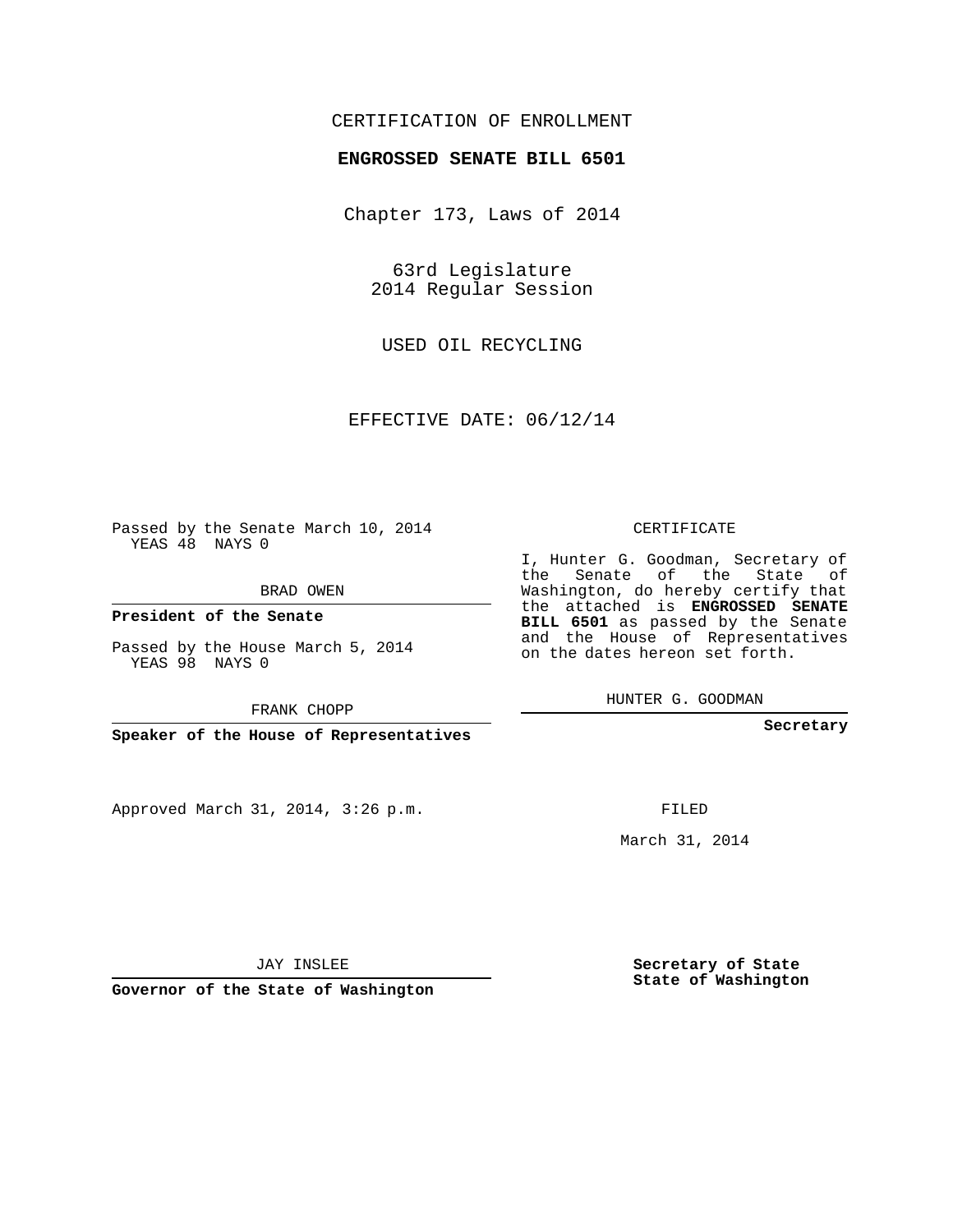## **ENGROSSED SENATE BILL 6501** \_\_\_\_\_\_\_\_\_\_\_\_\_\_\_\_\_\_\_\_\_\_\_\_\_\_\_\_\_\_\_\_\_\_\_\_\_\_\_\_\_\_\_\_\_

\_\_\_\_\_\_\_\_\_\_\_\_\_\_\_\_\_\_\_\_\_\_\_\_\_\_\_\_\_\_\_\_\_\_\_\_\_\_\_\_\_\_\_\_\_

### AS AMENDED BY THE HOUSE

Passed Legislature - 2014 Regular Session

# **State of Washington 63rd Legislature 2014 Regular Session**

**By** Senators Ericksen and Darneille

Read first time 01/30/14. Referred to Committee on Energy, Environment & Telecommunications.

 AN ACT Relating to used oil recycling; amending RCW 70.95I.020 and 70.95I.030; and adding a new section to chapter 43.21A RCW.

BE IT ENACTED BY THE LEGISLATURE OF THE STATE OF WASHINGTON:

 **Sec. 1.** RCW 70.95I.020 and 1991 c 319 s 303 are each amended to read as follows:

 (1) Each local government and its local hazardous waste plan under RCW 70.105.220 is required to include a used oil recycling element. This element shall include:

 (a) A plan to reach the local goals for household used oil recycling established by the local government and the department under RCW 70.95I.030. The plan shall, to the maximum extent possible, incorporate voluntary agreements with the private sector and state agencies to provide sites for the collection of used oil. Where provided, the plan shall also incorporate residential collection of used oil;

 (b) A plan for enforcing the sign and container ordinances required by RCW 70.95I.040;

18 (c) A plan for public education on used oil recycling; ((and))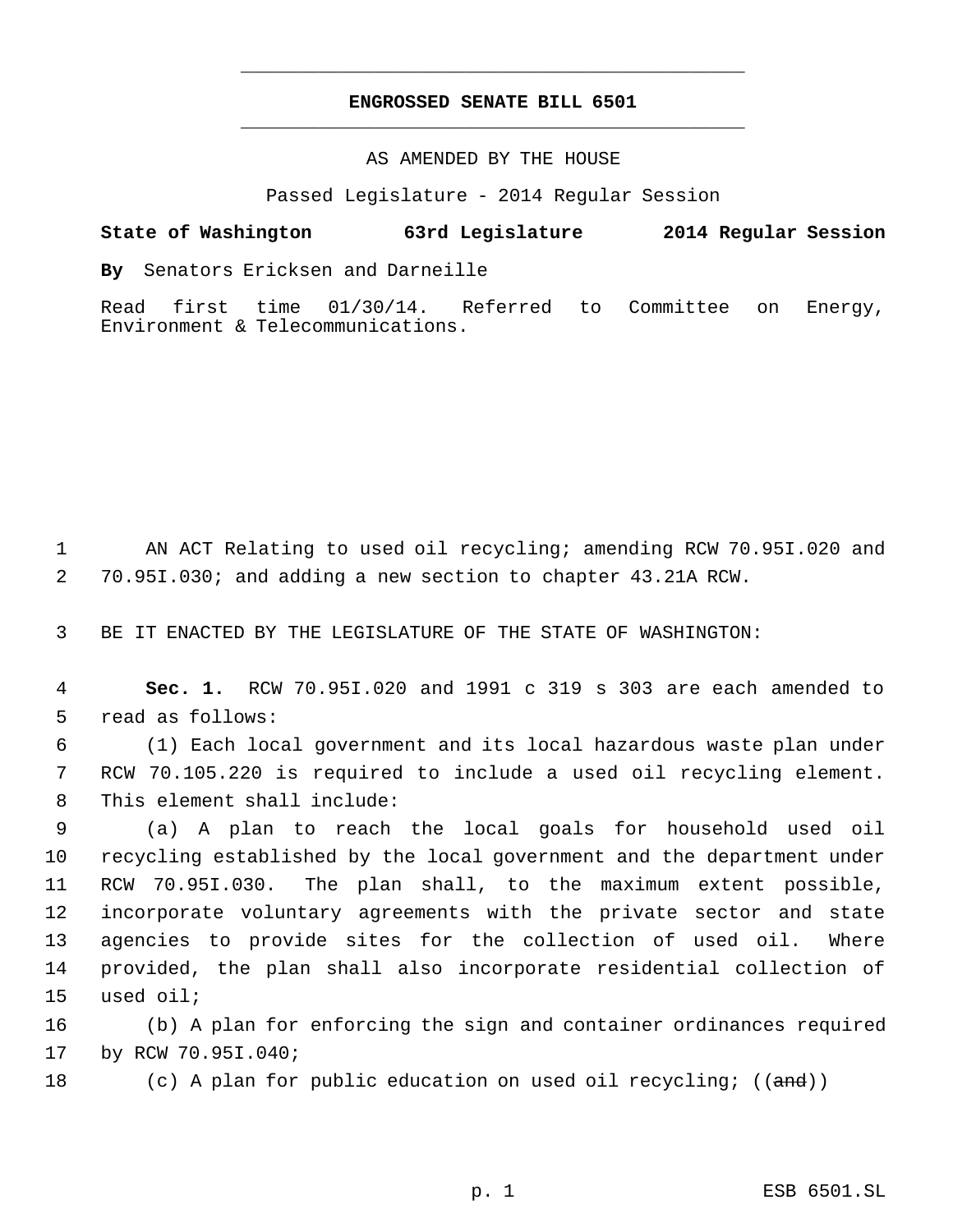(d) A plan for addressing best management practices as provided for under RCW 70.95I.030; and

 (e) An estimate of funding needed to implement the requirements of this chapter. This estimate shall include a budget reserve for disposal of contaminated oil detected at any public used oil collection site administered by the local government.

 (2) By July 1, 1993, each local government or combination of contiguous local governments shall submit its used oil recycling element to the department. The department shall approve or disapprove the used oil recycling element by January 1, 1994, or within ninety days of submission, whichever is later. The department shall approve or disapprove the used oil recycling element if it determines that the element is consistent with this chapter and the guidelines developed by the department under RCW 70.95I.030.

 (3) Each local government, or combination of contiguous local governments, shall submit an annual statement to the department describing the number of used oil collection sites and the quantity of household used oil recycled for the jurisdiction during the previous calendar year. The first statement shall be due April 1, 1994. Subsequent statements shall be due April 1st of each year.

 (4) Nothing in this section shall be construed to require a city or county to construct or operate a public used oil collection site.

 **Sec. 2.** RCW 70.95I.030 and 1991 c 319 s 304 are each amended to read as follows:

25 (1) ( $(By \text{ July } 1, 1992,)$ ) The department shall, in consultation with 26 local governments, ((prepare)) maintain guidelines for the used oil 27 recycling elements required by RCW 70.951.020 and, by July 1, 2015, shall develop best management practices for preventing and managing polychlorinated biphenyl contamination at public used oil collection sites.

(a) The guidelines shall:

32  $((+a))$   $(i)$  Require development of local collection and rerefining goals for household used oil for each entity preparing a used oil recycling element under RCW 70.95I.020;

35  $((+b))$   $(i)$  Require local government to recommend the number of used oil collection sites needed to meet the local goals. The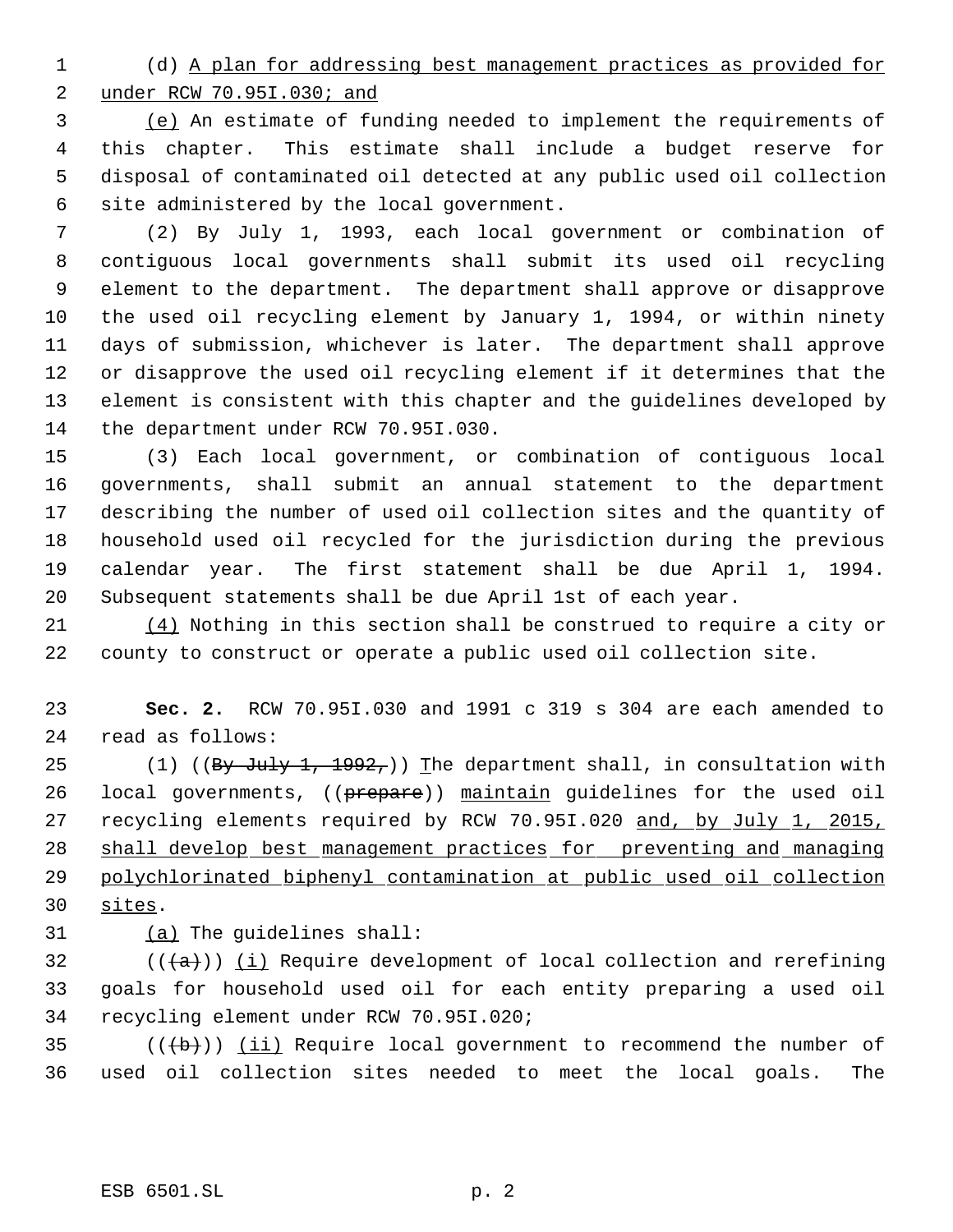department shall establish criteria regarding minimum levels of used

oil collection sites;

- (( $\left(\frac{1}{11}\right)$  ( $\frac{1}{11}$ ) Require local government to identify locations suitable as public used oil collection sites as described under RCW 70.951.020(1)(a).
- (b) The best management practices for preventing and managing polychlorinated biphenyl contamination at public used oil collection sites must include, at a minimum:
- 
- 9 (i) Tank testing requirements;
- 10 (ii) Contaminated tank labeling and security measures;
- (iii) Contaminated tank cleanup standards;
- 12 (iv) Proper contaminated used oil disposal as required under 13 chapter 70.105 RCW and 40 C.F.R. Part 761;
- (v) Spill control measures; and

15 (vi) Model contract language for contracts with used oil collection vendors.

 (2) The department may waive all or part of the specific requirements of RCW 70.95I.020 if a local government demonstrates to the satisfaction of the department that the objectives of this chapter have been met.

 (3) The department may prepare and implement a used oil recycling plan for any local government failing to complete the used oil recycling element of the plan.

 (4) The department shall develop statewide collection and rerefining goals for household used oil for each calendar year beginning with calendar year 1994. Goals shall be based on the estimated statewide collection and rerefining rate for calendar year 1993, and shall increase each year until calendar year 1996, when the rate shall be eighty percent.

30 (5) By July 1, ((<del>1993</del>)) 2015, the department shall ((prepare)) update the guidelines establishing statewide equipment and operating standards for public used oil collection sites. The updated guidelines 33 must include the best management practices for prevention and management of contaminated used oil developed pursuant to subsection (1) of this section and a process for how to petition the legislature for relief of extraordinary costs incurred with the management and 37 disposal of contaminated used oil. In addition, the standards shall: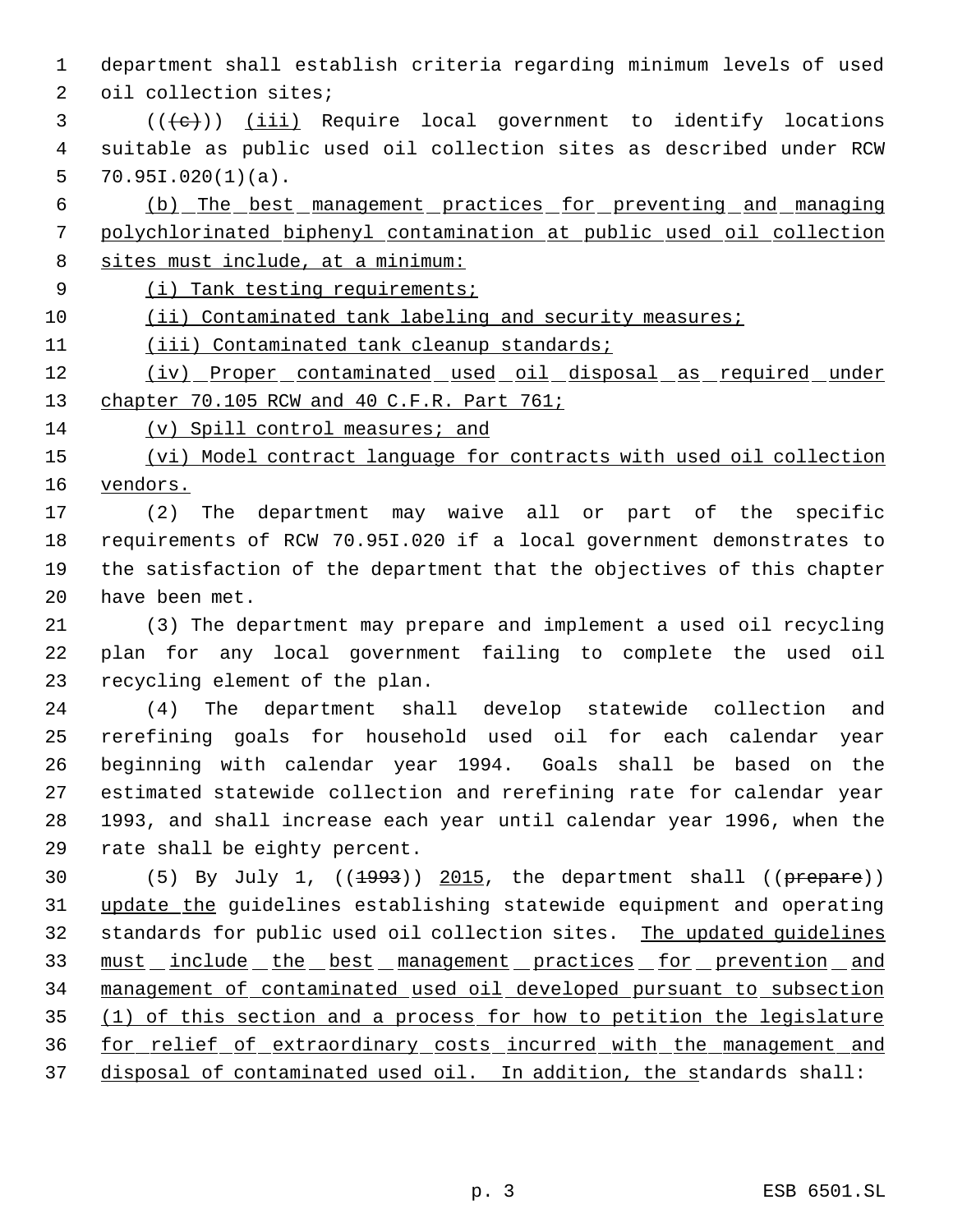(a) Allow the use of used oil collection igloos and other types of portable used oil collection tanks;

(b) Prohibit the disposal of nonhousehold-generated used oil;

 (c) Limit the amount of used oil deposited to five gallons per household per day;

(d) Ensure adequate protection against leaks and spills; and

 (e) Include other requirements deemed appropriate by the department.

 NEW SECTION. **Sec. 3.** A new section is added to chapter 43.21A RCW to read as follows:

 (1) Cities and counties may submit a petition to the department for reimbursement of extraordinary costs associated with managing unforeseen consequences of used oil contaminated with polychlorinated biphenyl and compliance with United States environmental protection agency enforcement orders and enforcement-related agreements.

 (2) The department, in consultation with city and county moderate risk waste coordinators, the United States environmental protection agency, and other stakeholders, must process and prioritize city and county petitions that meet the following conditions:

(a) The petitioning city or county has followed and met:

 (i) The updated best management practices guidelines for the 22 collection and management of used oil; and

 (ii) The best management practices for preventing and managing polychlorinated biphenyl contamination, as required under RCW 70.95I.030; and

(b) The department has determined that:

 (i) The costs to the petitioning city or county for disposal of the contaminated oil or for compliance with United States environmental protection agency enforcement orders or enforcement related agreements are extraordinary; and

 (ii) The city or county could not reasonably accommodate or anticipate the extraordinary costs in their normal budget processes by following and meeting the best management practices for oil contaminated with polychlorinated biphenyl.

 (3) Before January 1st of each year, the department must develop and submit to the appropriate fiscal committees of the senate and house of representatives a prioritized list of submitted petitions that the